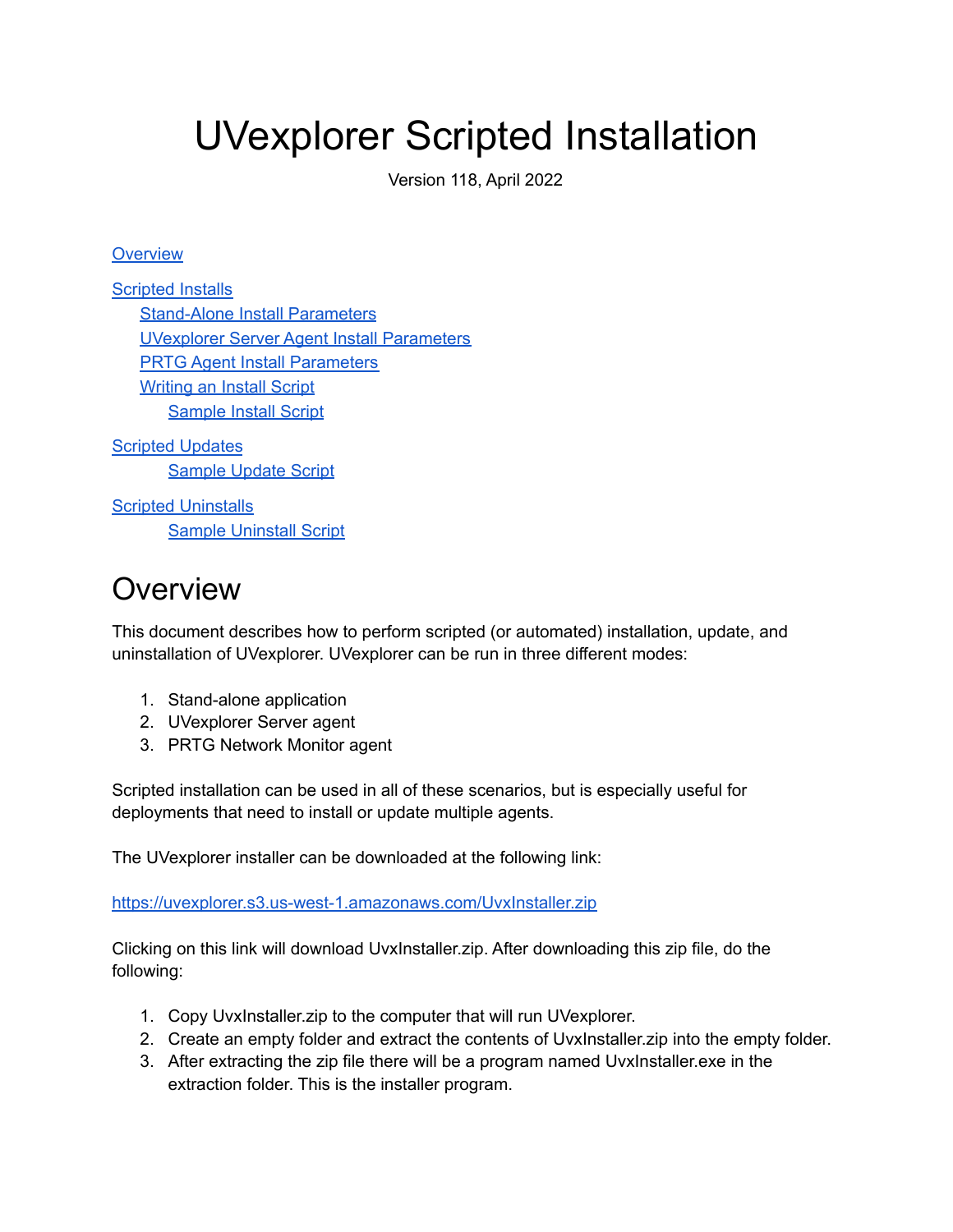The installer can be used to do both interactive and scripted installs. If the installer is run with no command-line arguments, it will display a wizard that steps the user through the installation or update process. Command-line arguments can be specified to do a scripted, non-interactive installation, update, or uninstallation, as described in the following sections.

# <span id="page-1-0"></span>Scripted Installs

Scripted installation can be performed by running the installer with the following command-line arguments:

```
UvxInstaller.exe -install <parameters-file>
```
where <parameters-file> is a JSON file containing all of the parameters required to complete a non-interactive installation. The contents of the <parameters-file> depends on the kind of installation being performed:

- 1. Stand-alone application
- 2. UVexplorer Server agent
- 3. PRTG Network Monitor agent

### <span id="page-1-1"></span>Stand-Alone Install Parameters

To install UVexplorer as a stand-alone application, the contents of the <parameters-file> should be as follows:

```
{
   "InstallPath": "C:\\Program Files (x86)",
    "LicenseType": "stand-alone",
   "LicenseKey": "P-XXXX-XXXX-XXXX-XXXX-XXXX-XXXX-XXXX"
}
```
**InstallPath** - The directory in which UVexplorer should be installed. Specifically, it will be installed in a subdirectory named "UVexplorer 2.0" in the specified directory (e.g., C:\Program Files (x86)\UVexplorer 2.0\).

**LicenseType** - This should be "stand-alone" to install UVexplorer as a stand-alone application.

**LicenseKey** - The license key that should be used to activate the installation's license. This is the license key provided by UVnetworks.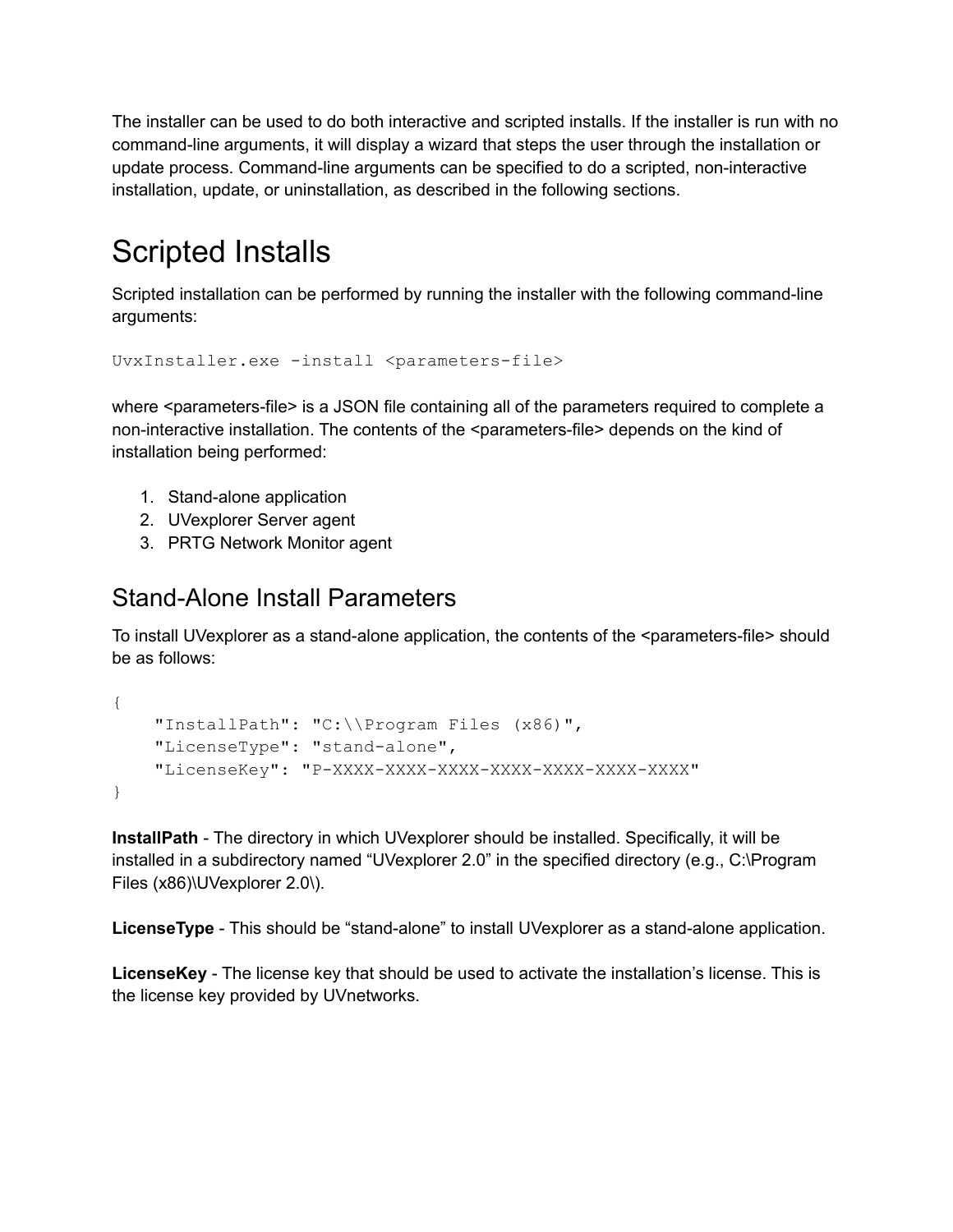### <span id="page-2-0"></span>UVexplorer Server Agent Install Parameters

To install UVexplorer as a UVexplorer Server agent, the contents of the <parameters-file> should be as follows:

```
{
   "InstallPath": "C:\\Program Files (x86)",
   "LicenseType": "uvxserver-agent",
   "ServerUrl": "https://uvxserver.acme.com:5189",
    "ApiKey": "fdd0693a-9595-48b9-9971-bc279185b0e1",
   "AgentGuid": "c267ab58-9988-4171-8868-ffa35cd8d608",
   "UploadConfig": false
}
```
**InstallPath** - The directory in which UVexplorer should be installed. Specifically, it will be installed in a subdirectory named "UVexplorer 2.0" in the specified directory (e.g., C:\Program Files (x86)\UVexplorer 2.0\).

**LicenseType** - This should be "uvxserver-agent" to install UVexplorer as a UVexplorer Server agent.

**ServerUrl** - The URL of the UVexplorer Server.

**ApiKey** - The API key used to bind the agent to a particular user on the UVexplorer Server.

**AgentGuid** - The GUID (unique identifier) used to bind the agent to a particular agent configuration on the UVexplorer Server. The GUID for an agent configuration can be found in the URL bar of the web browser when viewing the agent configuration in the web console (see picture below).



**UploadConfig** - "false" to download the agent's configuration from the server; "true" to upload the agent's configuration to the server. More specifically, "false" if the agent configuration and data on the server should be downloaded to the agent and replace the local configuration and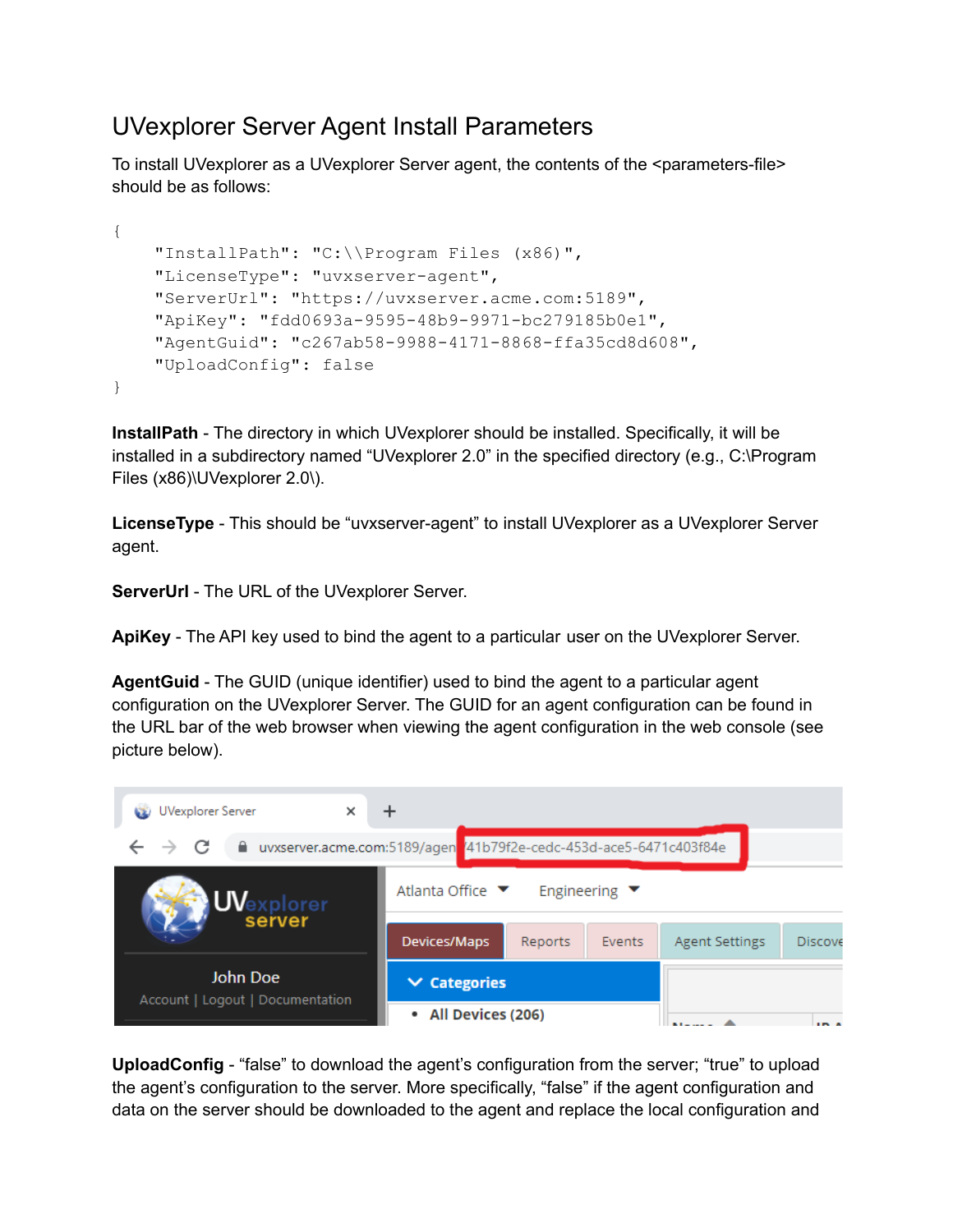data. "true" if the agent's local configuration and data should be uploaded to the server and replace the agent configuration and data on the server.

### <span id="page-3-0"></span>PRTG Agent Install Parameters

To install UVexplorer as a PRTG Network Monitor agent, the contents of the <parameters-file> should be as follows:

```
{
    "InstallPath": "C:\\Program Files (x86)",
    "LicenseType": "prtg-agent",
   "ServerUrl": "https://prtgserver.acme.com",
    "ApiKey": "fdd0693a-9595-48b9-9971-bc279185b0e1",
    "Username": "prtgadmin",
   "Passhash": "1694216952"
}
```
**InstallPath** - The directory in which UVexplorer should be installed. Specifically, it will be installed in a subdirectory named "UVexplorer 2.0" in the specified directory (e.g., C:\Program Files (x86)\UVexplorer 2.0\).

**LicenseType** - This should be "prtg-agent" to install UVexplorer as a PRTG agent.

**ServerUrl** - The URL of the PRTG server.

**ApiKey (optional)** - The API key the agent should use when communicating with the UVexplorer PRTG Service. (In order for the agent to export data to the PRTG server, the UVexplorer PRTG Service must be running on the PRTG server machine. If you have configured the UVexplorer PRTG Service to require API keys, you must specify an API key here. If the service is not using API keys, this can be left empty (i.e., "").

To create API keys for the UVexplorer PRTG Service, do the following:

- 1. Open the PRTG web console.
- 2. Go to the Setup tab.
- 3. Click on the "UVexplorer PRTG Service API Keys" option in the bottom-right corner of the Setup tab (as shown below).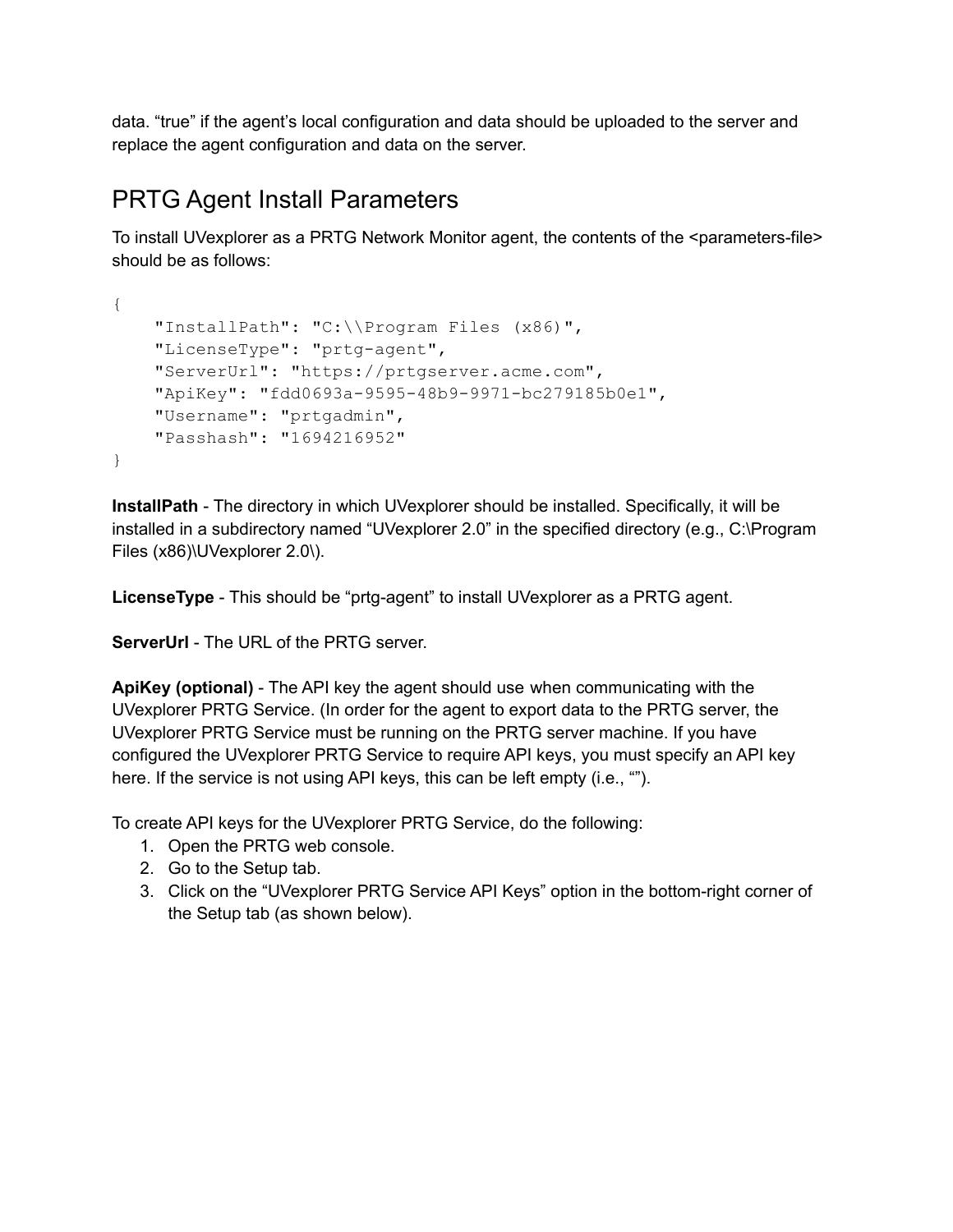

4. Create any desired API keys.

If no API keys have been created, the agent does not require an API key. Of course, it is recommended that you use API keys for enhanced security.

**Username** - The PRTG user name the agent should use for authentication when exporting data to the PRTG server.

**Passhash** - The "passhash" for the PRTG user specified in the **Username** attribute above. Please note that the "passhash" for a PRTG user account is a hash of the user's password, not the password itself. The passhash for a PRTG user account can be found as follows:

- 1. Log into the PRTG web console as the desired user.
- 2. Select the "Setup" tab.
- 3. Click on the "My Account" option in the top-right corner of the Setup tab.
- 4. Click the "Show passhash" button.

### <span id="page-4-0"></span>Writing an Install Script

A scripted install can be done by writing a Powershell script that performs the following steps:

- 1. Create an empty directory on the target machine where the agent is being installed.
- 2. Copy the UvxInstaller.zip file into the new directory.
- 3. Copy the JSON file containing the installation parameters to the new directory (here we assume this file is named "install-params.txt", but you can name it anything you want).
- 4. Extract the UvxInstaller.zip file in the new directory.
- 5. Run the command "UvxInstaller.exe -install install-params.txt"
- 6. This will perform a non-interactive installation. The installer returns zero if the installation succeeded, and a non-zero value if the installation failed.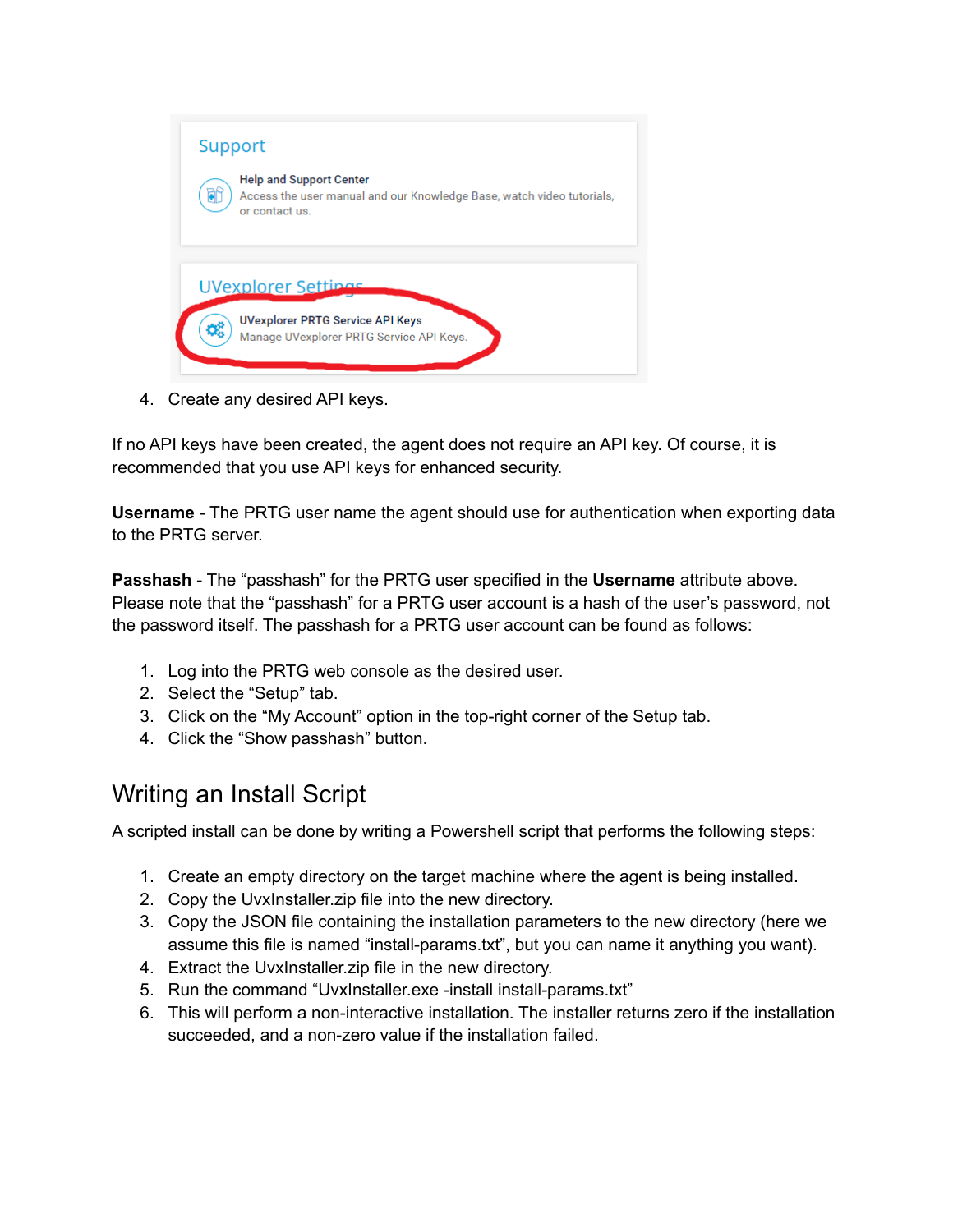#### <span id="page-5-0"></span>Sample Install Script

Here is a sample installation script for Powershell.

```
# Create credential object
$credential = Get-Credential -UserName Administrator -Message "Enter password"
# Establish remote session
$session = New-PSSession -ComputerName yourmachine.yourcompany.com -Credential
$credential
# Create remote D:\Work directory
Invoke-Command -Session $session -ScriptBlock {mkdir D:\Work}
# Copy installer zip file to remote D:\Work
Copy-Item ".\UvxInstaller.zip" -Destination "D:\Work\" -ToSession $session
# Copy install params file to remote D:\Work\...
Copy-Item ".\install-params.txt" -Destination "D:\Work\" -ToSession $session
# Unzip installer and run it with install params file
Invoke-Command -Session $session -ScriptBlock {cd D:\Work; Expand-Archive -Path
"D:\Work\UvxInstaller.zip" -DestinationPath "."; $Proc = Start-Process
-FilePath .\UvxInstaller.exe -ArgumentList "-install .\install-params.txt"
-Wait -PassThru -NoNewWindow}
# End remote session
```
<span id="page-5-1"></span>Remove-PSSession -Session \$session

# Scripted Updates

When a new version of UVexplorer is released, you will probably want to update to the new version. The UVexplorer installer can perform updates as well as new installs. Assuming UVexplorer has been previously installed on the target machine, a scripted update can be done by writing a Powershell script that performs the following steps:

- 1. Create an empty directory on the target machine where the update is being performed.
- 2. Copy the UvxInstaller.zip file into the new directory.
- 3. Extract the UvxInstaller.zip file in the new directory.
- 4. Run the command "UvxInstaller.exe -update"
- 5. This will perform a non-interactive update. The installer returns zero if the update succeeded, and a non-zero value if the update failed.

#### <span id="page-5-2"></span>Sample Update Script

Here is a sample update script for Powershell.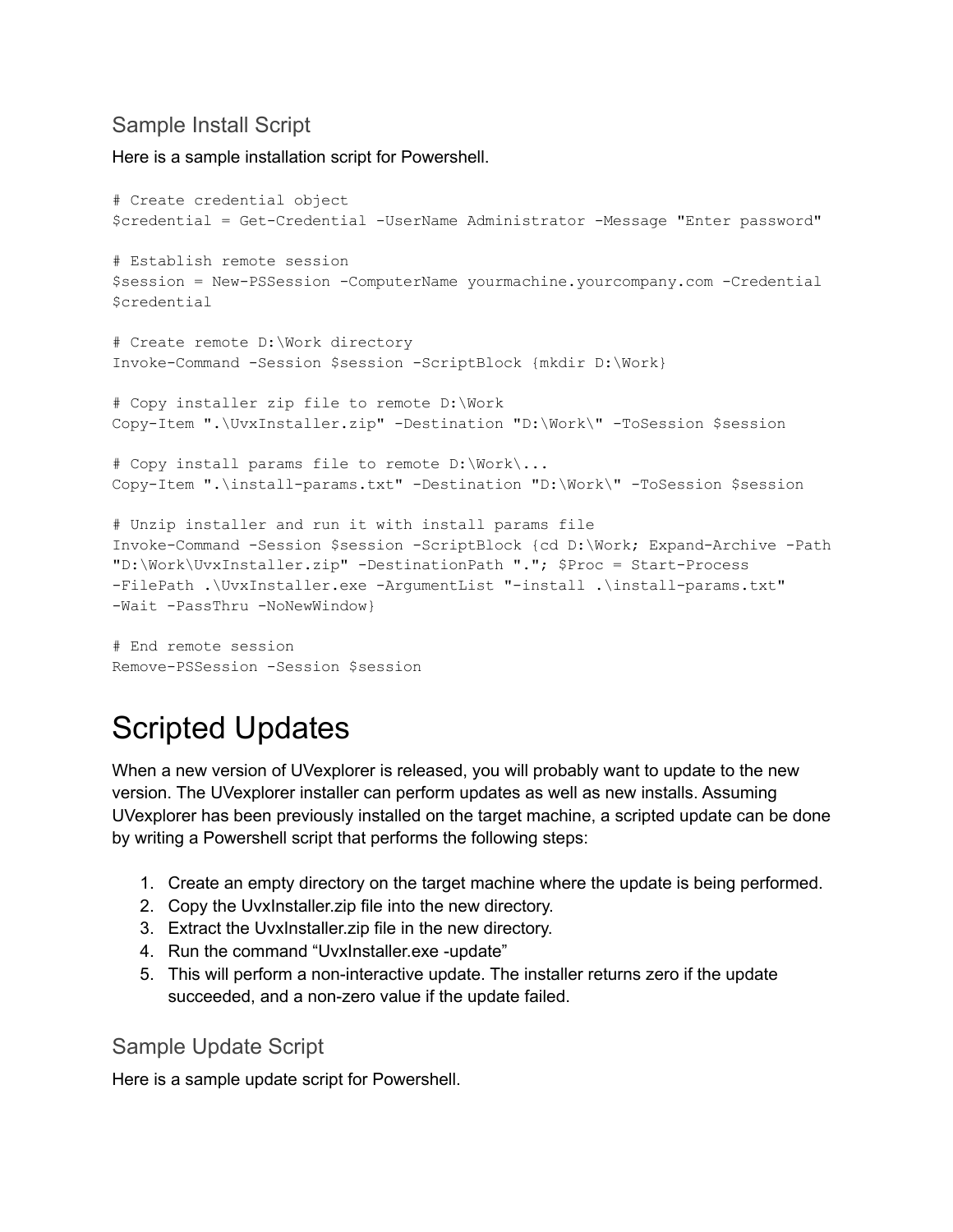```
# Create credential object
$credential = Get-Credential -UserName Administrator -Message "Enter password"
# Establish remote session
$session = New-PSSession -ComputerName yourmachine.yourcompany.com -Credential
$credential
# Create remote D:\Work directory
Invoke-Command -Session $session -ScriptBlock {mkdir D:\Work}
# Copy installer zip file to remote D:\Work
Copy-Item ".\UvxInstaller.zip" -Destination "D:\Work\" -ToSession $session
# Unzip installer and run the update
Invoke-Command -Session $session -ScriptBlock {cd D:\Work; Expand-Archive -Path
"D:\Work\UvxInstaller.zip" -DestinationPath "."; $Proc = Start-Process
-FilePath .\UvxInstaller.exe -ArgumentList "-update" -Wait -PassThru
-NoNewWindow}
# End remote session
Remove-PSSession -Session $session
```
# <span id="page-6-0"></span>Scripted Uninstalls

The UVexplorer installer can also uninstall UVexplorer. Assuming UVexplorer has been previously installed on the target machine, a scripted uninstall can be done by writing a Powershell script that performs the following steps:

- 1. Create an empty directory on the target machine where the update is being performed.
- 2. Copy the UvxInstaller.zip file into the new directory.
- 3. Extract the UvxInstaller.zip file in the new directory.
- 4. Run the command "UvxInstaller.exe -uninstall"
- 5. This will perform a non-interactive uninstall. The installer returns zero if the uninstall succeeded, and a non-zero value if the uninstall failed.

#### <span id="page-6-1"></span>Sample Uninstall Script

Here is a sample update script for Powershell.

```
# Create credential object
$credential = Get-Credential -UserName Administrator -Message "Enter password"
# Establish remote session
$session = New-PSSession -ComputerName yourmachine.yourcompany.com -Credential
$credential
```

```
# Create remote D:\Work directory
```